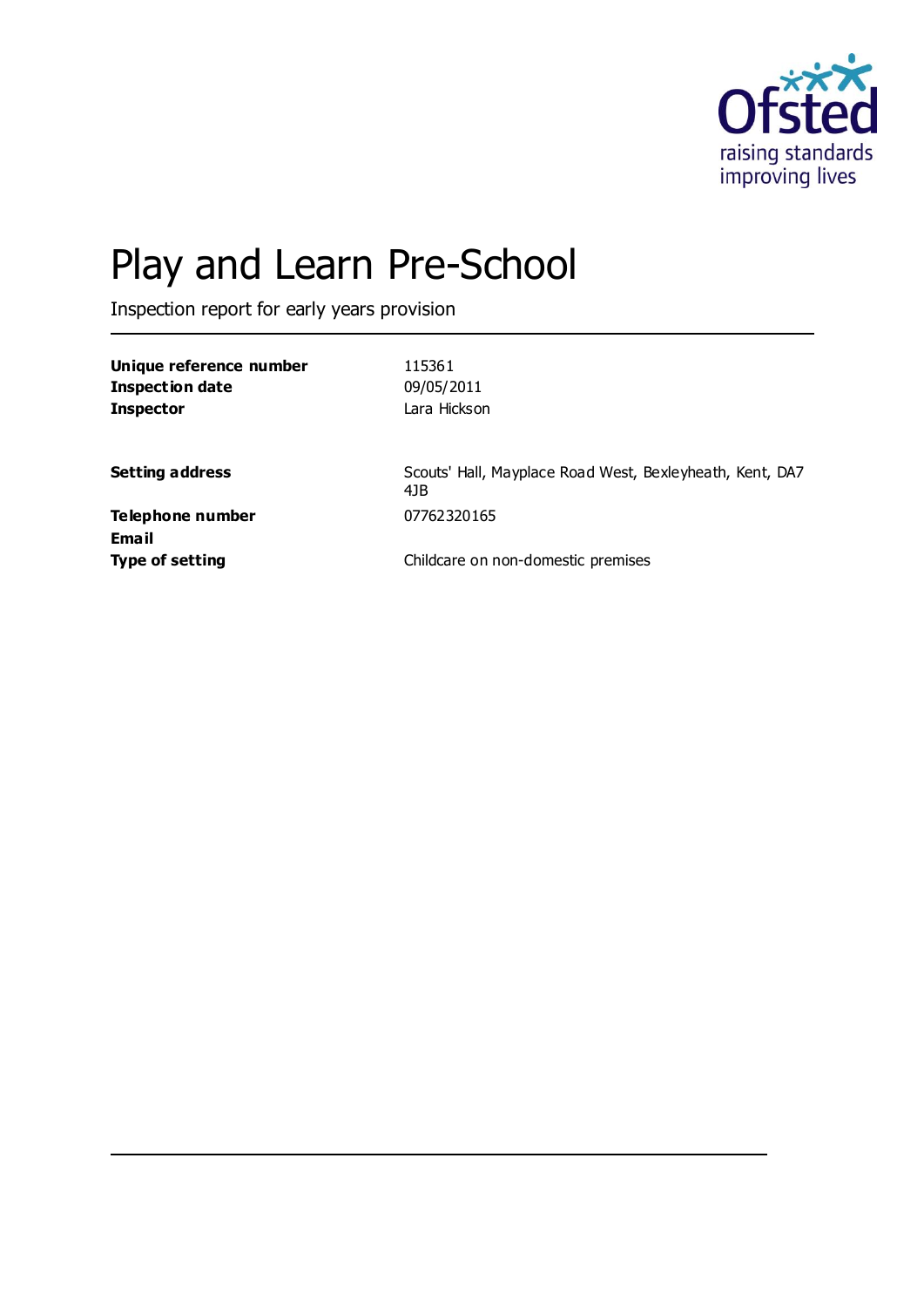The Office for Standards in Education, Children's Services and Skills (Ofsted) regulates and inspects to achieve excellence in the care of children and young people, and in education and skills for learners of all ages. It regulates and inspects childcare and children's social care, and inspects the Children and Family Court Advisory Support Service (Cafcass), schools, colleges, initial teacher training, work-based learning and skills training, adult and community learning, and education and training in prisons and other secure establishments. It assesses council children's services, and inspects services for looked after children, safeguarding and child protection.

If you would like a copy of this document in a different format, such as large print or Braille, please telephone 0300 123 1231, or email enquiries@ofsted.gov.uk.

You may copy all or parts of this document for non-commercial educational purposes, as long as you give details of the source and date of publication and do not alter the information in any way.

T: 0300 123 1231 Textphone: 0161 618 8524 E: enquiries@ofsted.gov.uk W: [www.ofsted.gov.uk](http://www.ofsted.gov.uk/)

© Crown copyright 2011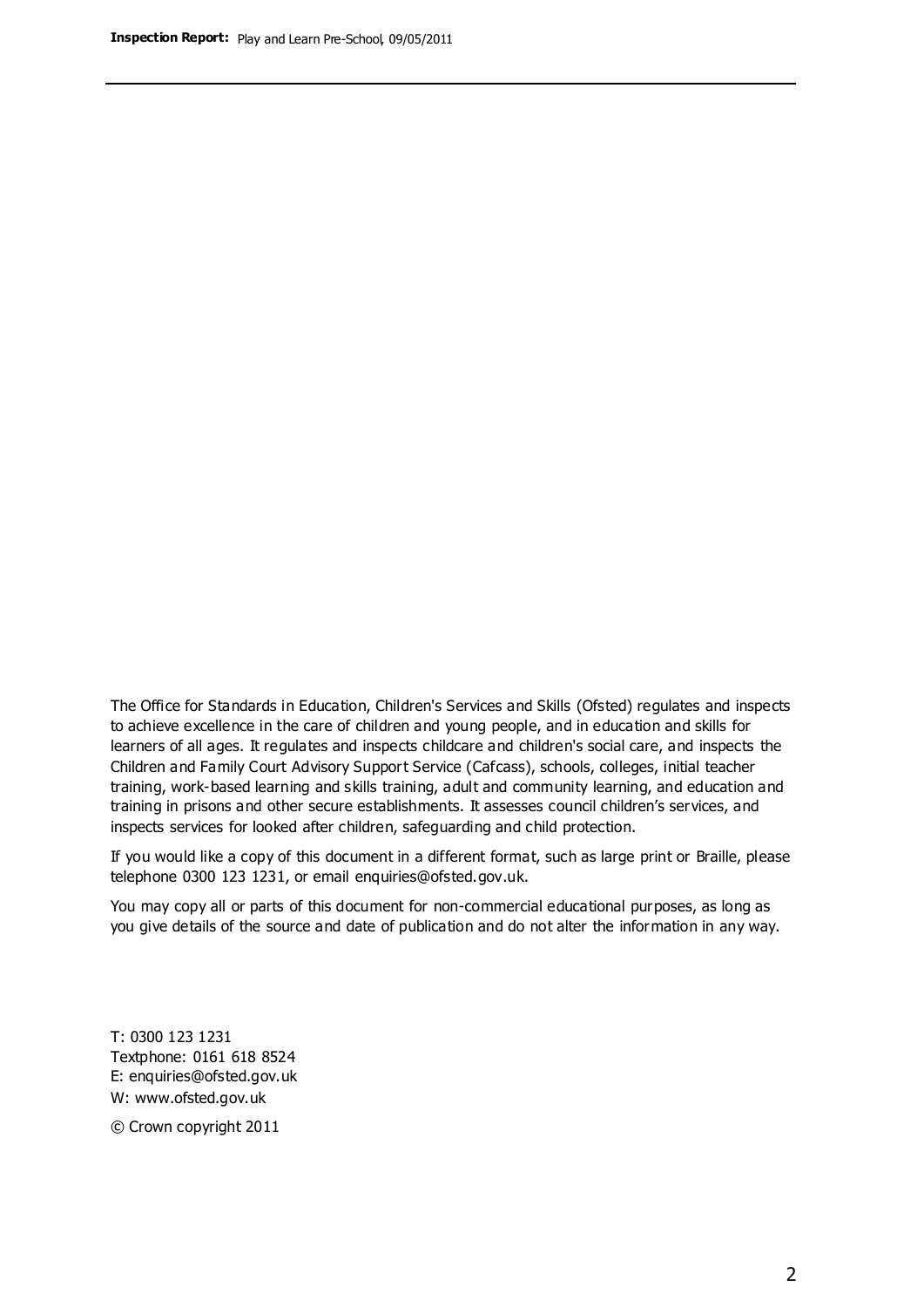## **Introduction**

This inspection was carried out by Ofsted under Sections 49 and 50 of the Childcare Act 2006 on the quality and standards of the registered early years provision. 'Early years provision' refers to provision regulated by Ofsted for children from birth to 31 August following their fifth birthday (the early years age group). The registered person must ensure that this provision complies with the statutory framework for children's learning, development and welfare, known as the *Early* Years Foundation Stage.

The provider must provide a copy of this report to all parents with children at the setting where reasonably practicable. The provider must provide a copy of the report to any other person who asks for one, but may charge a fee for this service (The Childcare (Inspection) Regulations 2008 regulations 9 and 10).

The setting also makes provision for children older than the early years age group which is registered on the voluntary and/or compulsory part(s) of the Childcare Register. This report does not include an evaluation of that provision, but a comment about compliance with the requirements of the Childcare Register is included in Annex B.

Please see our website for more information about each childcare provider. We publish inspection reports, conditions of registration and details of complaints we receive where we or the provider take action to meet the requirements of registration.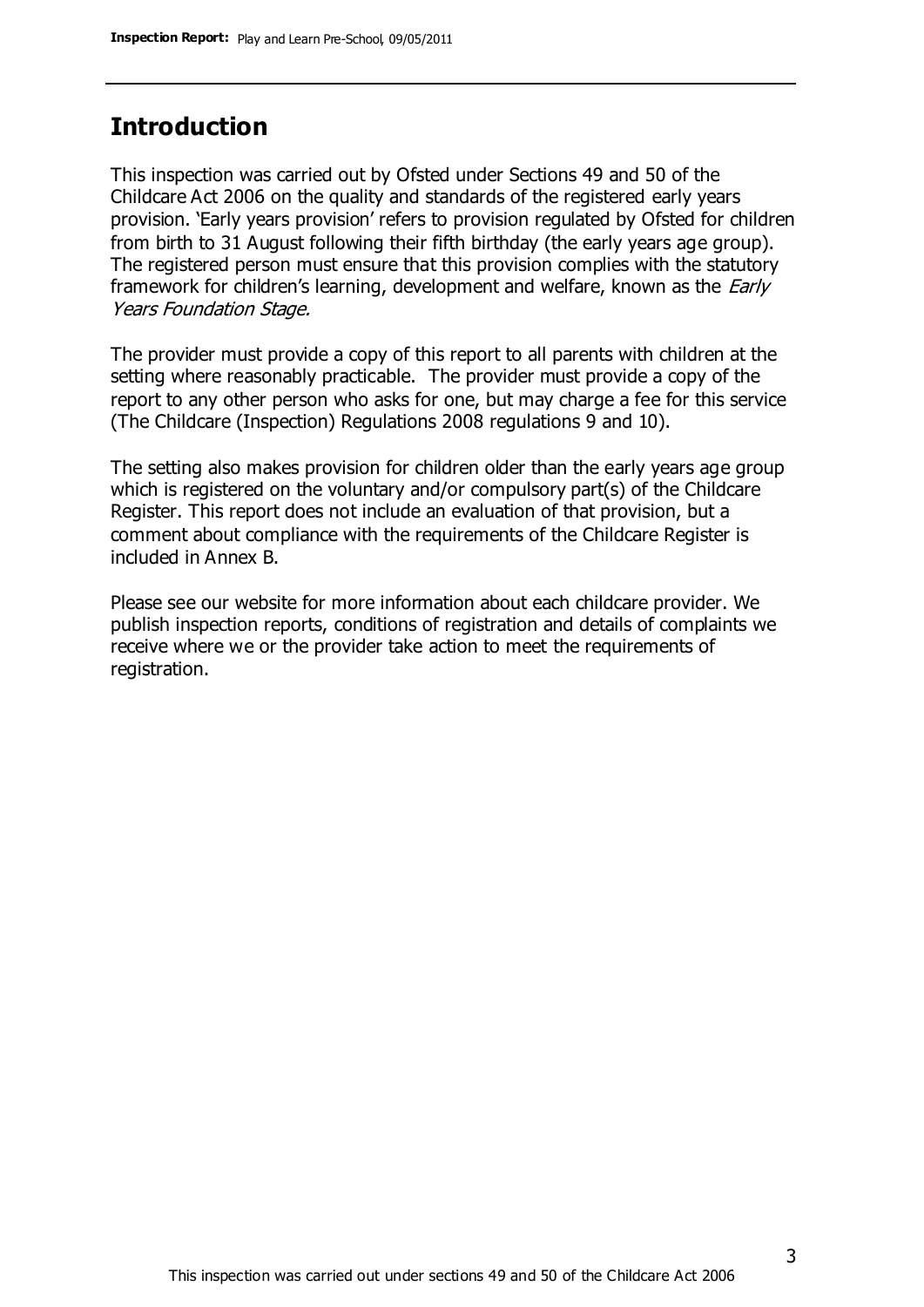## **Description of the setting**

Play and Learn Pre-School is run by a private provider. It opened in 1993 and operates from a scout hall in a Bexleyheath, in the London borough of Bexley. A maximum of 24 children may attend the pre-school at any one time. The preschool is open each weekday from 9.15am to 12.20pm for 38 weeks of the year. All children share access to a secure enclosed outdoor play area.

The pre-school is registered on the Early Years Register and the compulsory and voluntary parts of the Childcare Register. A maximum of 24 children may attend the pre-school at any one time. There are currently 25 children aged from two years to under five years on roll. Children come from a local catchment area. The pre-school currently supports a number of children with learning difficulties and/or disabilities and also supports a number of children who speak English as an additional language.

The pre-school employs five members of staff. Of these, all hold appropriate early years qualifications. Three members of staff hold a paediatric first aid qualification. The setting receives support from a teacher from the Early Years Development and Childcare Partnership.

## **The overall effectiveness of the early years provision**

Overall the quality of the provision is good.

Children are progressing well in all areas of learning as a result of the pre-school's knowledge of the Early Years Foundation Stage. Their understanding of the learning and development requirements of the Early Years Foundation Stage enables them to plan activities to meet children's individual needs. Partnership with parents is promoted through the sharing of information both verbally and in writing. Overall, parents are kept informed about how their children are making progress, although they do not fully contribute to the assessment process. The setting demonstrates a good capacity for improvement as all previous recommendations have been effectively met and systems for self evaluation effectively promote outcomes for children.

## **What steps need to be taken to improve provision further?**

To further improve the early years provision the registered person should:

- involve parents with the ongoing observation and assessment process to promote children's learning and development
- continuing to provide more opportunties for children to make choices about their play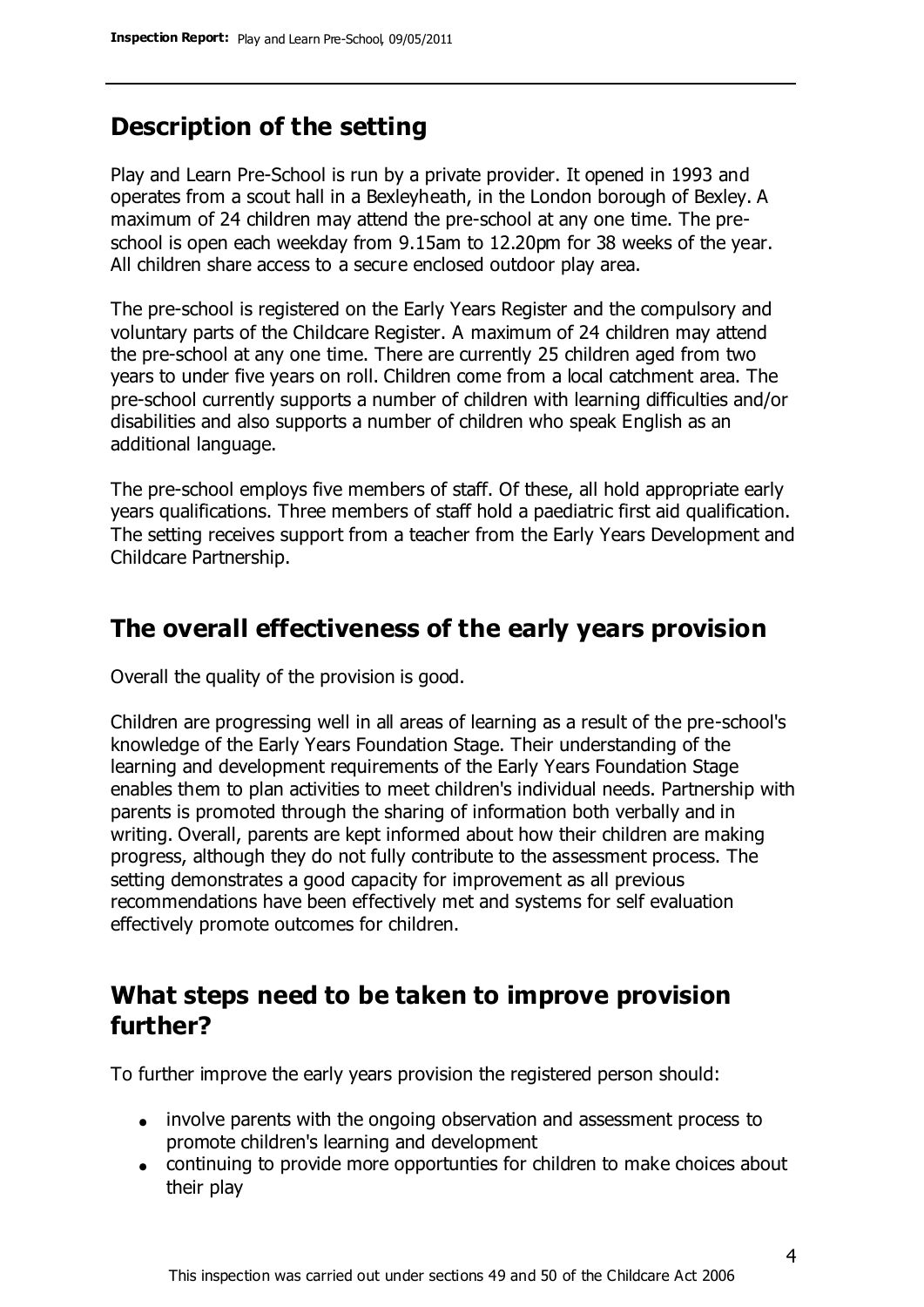# **The effectiveness of leadership and management of the early years provision**

Children are safeguarded well within the pre-school as systems are robust and regularly reviewed. All staff demonstrate a clear understanding of the referral process and the named member of staff with overall responsibility for child protection updates her knowledge on a regular basis. A comprehensive safeguarding policy is in place and includes the procedure to follow if an allegation is made against a member of staff. Clear recruitment and vetting procedures ensure that all staff have appropriate checks carried out to ensure their suitability. Regular risk assessments are completed for all areas of the setting and any hazards recorded and addressed, thus ensuring children play in a secure, safe environment. For example, recently the padlock keys to the gates of the outside play area were not returned to the hall by another user. The Manager took additional safety precautions to ensure children's safety whilst using the outdoor area. This included setting chairs across the gaps to the car park area and ensuring additional staff were deployed in the outside area. Although the front gates to the car park are always locked whilst the setting is in operation these additional safety precautions demonstrate a clear understanding of how to minimise risks. Children practise the emergency evacuation procedures regularly to ensure that they are clear about the procedure to follow in the event of an emergency. The front door is kept locked throughout the session to prevent unwanted visitors from gaining access or children from leaving the building unnoticed. When children go outside a head count is completed and this repeated as they come back into the hall. This ensures that children's welfare is fully promoted.

A wide range of resources and toys are available around the setting to cover all six areas of learning. Children play with toys on child sized tables and on large mats on the floor, utilising all available space. Toys are in good condition and suitable for the ages and stages of children attending the pre-school. Inclusion is actively promoted by staff through offering a good range of resources which promote different cultures and disabilities. All children are highly valued within the setting and additional support from outside agencies is obtained where necessary, to ensure children's individual needs can be met. Partnerships with outside agencies have been extremely well developed and the level of support given to children with additional needs is excellent. The pre-school's Special Educational Needs Coordinator (SENCO) works with parents and the Area SENCO and Speech and Language Therapist to implement individual educational plans for children with identified learning difficulties and/or disabilities. These are reviewed regularly to ensure that children are continuing to progress well and being given the appropriate level of support.

Partnerships with parents is good. A settling in period is implemented which includes visits to the setting so that children can meet staff and peers and see how the session is run. This period also gives staff and parents the opportunity to complete all the required documentation such as contracts, child record forms and the child profile. A parental involvement policy is in place and the setting clearly outlines the benefit to children when their parents and pre-school work together in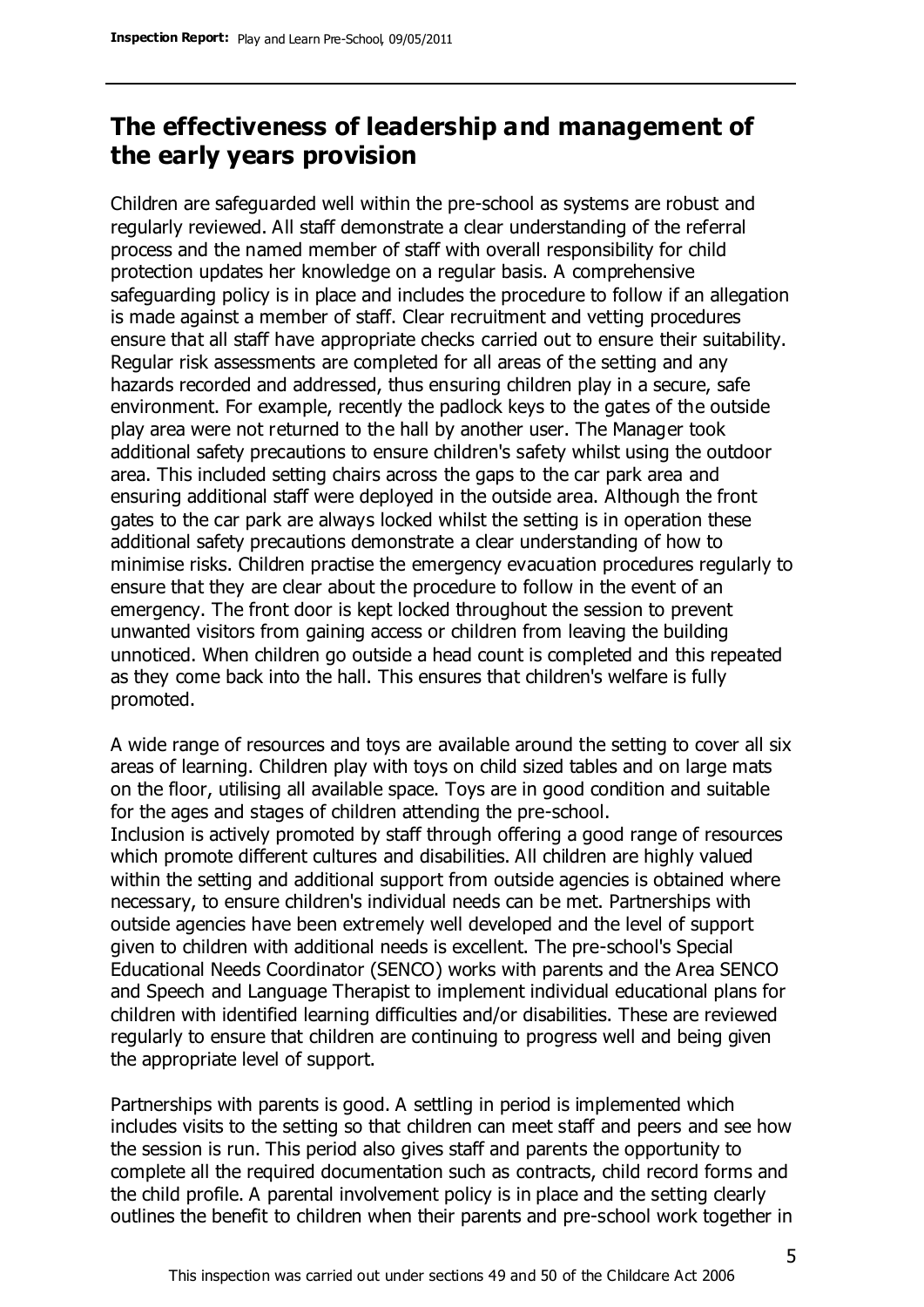partnership. The pre-school recognises parents as the most significant person in a young child's life and works effectively to promote these partnerships. Parents are happy with the pre school and praise the effective settling in procedures and the friendly, approachable staff team. Although parents are invited to look through their child's developmental profile currently the setting does not involve parents with the ongoing observation and assessment process.

The setting has addressed all the recommendations from the previous report and have further enhanced the system used to record children's achievements to show clearly how they are making progress. The self-evaluation clearly identifies the changes the setting has made to improve outcomes for children and additional areas it is planning to develop further. The Early Years Advisory teacher comes into the setting to review practice on occasions and is on hand at any time to offer advice and support to the group. The Manager is extremely experienced and has a strong, committed and consistent staff team who work well together. Staff deployment is excellent and this ensures children's safety as well as providing valuable learning opportunities. For example, staff sit with the children and join in their conversations cleverly asking open ended questions to extend children's communication, understanding and vocabulary. Although staff hold relevant childcare qualifications they ensure that they keep their knowledge up-to-date by attending regular training and workshops.

# **The quality and standards of the early years provision and outcomes for children**

The setting provides children with good opportunities to make effective progress across all areas of their learning and development. The detailed information gained from parents during the settling in period enables staff to base their planning on children's starting points upon entry to the setting. An effective key worker system ensures that observations are used effectively to track children's individual progress and to plan for the next steps in their learning. Children are happy, confident and enjoy their time at the pre-school. They relate well to the staff and enthusiastically engage in a good balance of adult-led and child-centred activities that cover the six areas of learning. The warm and welcoming environment, together with the consistent staff team, helps children to experience a sense of belonging.

Children play well together and are forming valuable friendships, learning to share and negotiate with each other. Staff support children extremely well by sitting with them, talking to them, and extending their language and thinking by asking open ended questions and giving children time to respond. Children use language to organise their play and to talk about events that have happened to them. For example, there is lots of excited chatter about new babies that have recently been born and about others that are due to be born. Children enjoy mark making opportunities in the inside and outside environments. For example a chalkboard and pots of water and paintbrushes are used by many of the children when playing in the outdoor area. In the hall paper and pencils are available in the creative area as well as in the role play area and in the construction area for children to design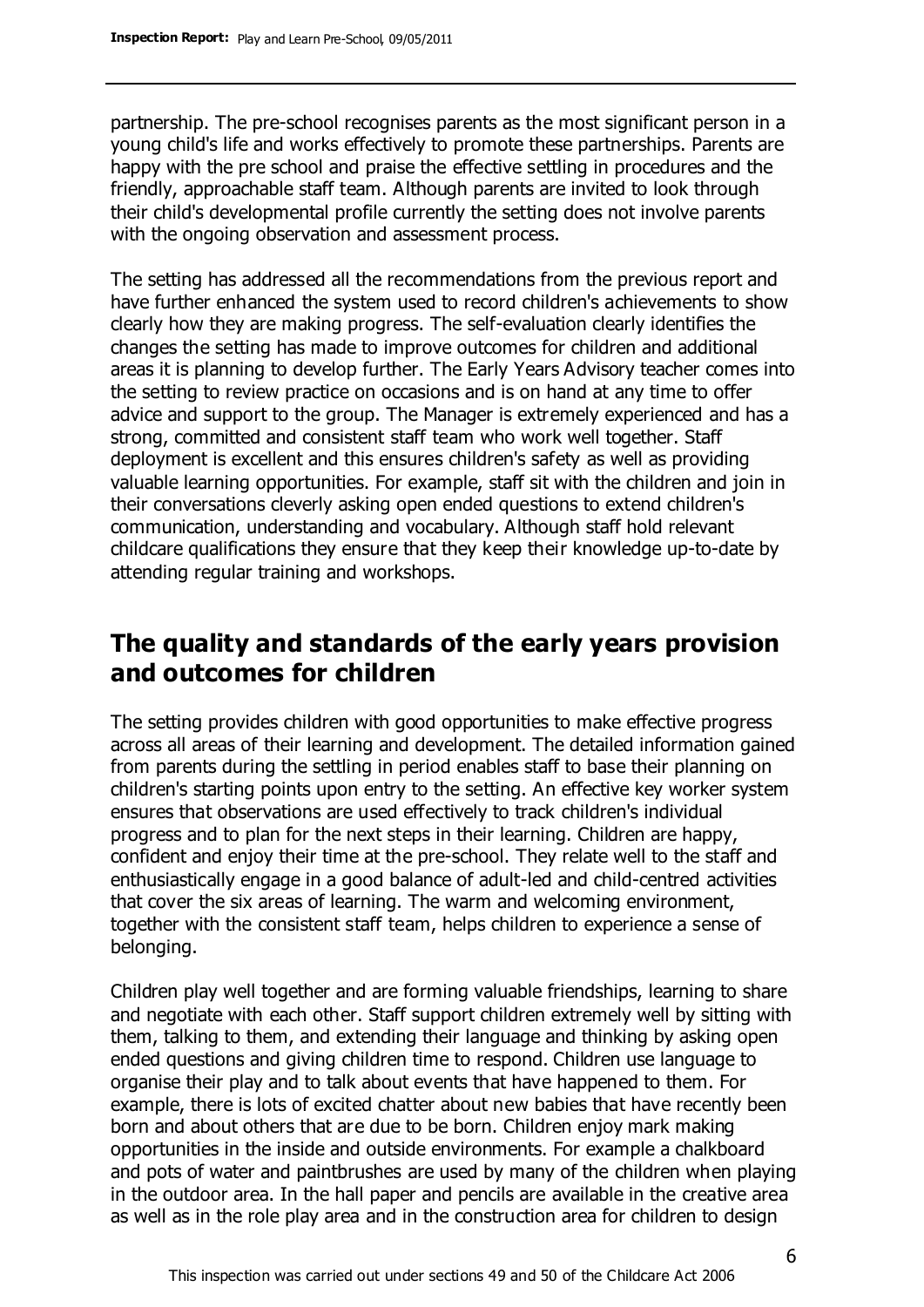their models. Staff extend children's concept of letters through looking at alphabet puzzles and introducing different letters. One child is encouraged to find the letters in his name and finds most of these as well as the initial letter of a sibling's name. Staff praise and encourage this achievement and extend this activity further by finding letters and asking the child to tell them what item starts with the sound of this letter. Behaviour within the setting is managed extremely well by staff who understand the need to get down to a child's level and use age and stage appropriate language and strategies.

As storage is very tight and activities and resources have to be put away at the end of every session most activities are chosen and set out by staff prior to children's arrival, restricting children from making choices about what they want to play with. However, children move freely around the pre school hall from one activity to another and confidently make decisions about what they would like to play with from the selection available. At snack time they choose when they want to have a snack or drink and what they would like. There are opportunities for children to extend their independence at snack time as they pour their own drink.

Children's individual needs are met extremely effectively by the staff team through the robust systems that are in place to ensure this. For example, child registration forms are completed for each child upon entry to the pre-school and these contain all of the required information for staff to be able to provide appropriate care and meet individual requirements. A separate medical form is completed where required and includes specific information on a child's medical need.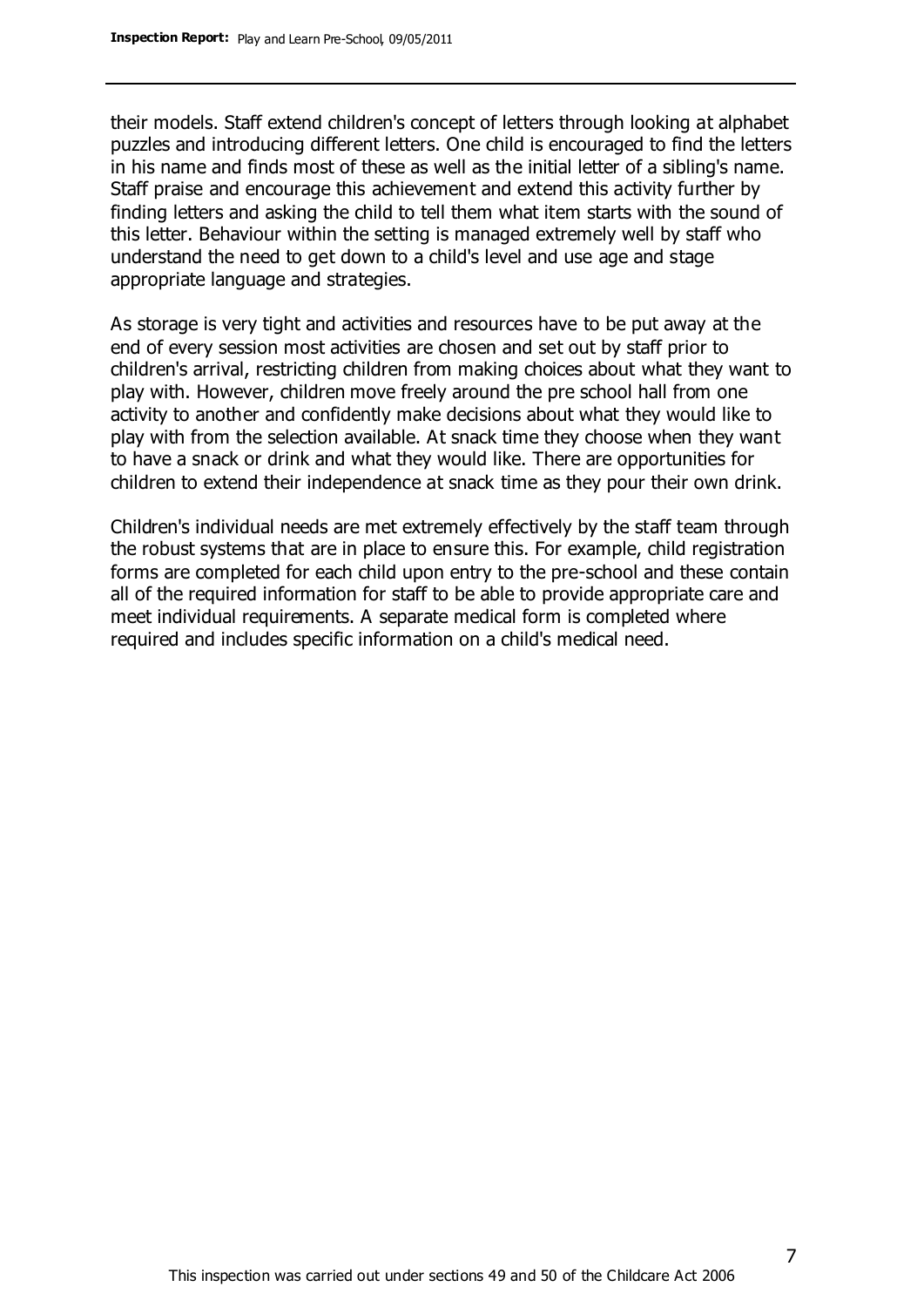# **Annex A: record of inspection judgements**

#### **The key inspection judgements and what they mean**

Grade 1 is Outstanding: this aspect of the provision is of exceptionally high quality Grade 2 is Good: this aspect of the provision is strong Grade 3 is Satisfactory: this aspect of the provision is sound Grade 4 is Inadequate: this aspect of the provision is not good enough

#### **The overall effectiveness of the early years provision**

| How well does the setting meet the needs of the<br>children in the Early Years Foundation Stage? |  |
|--------------------------------------------------------------------------------------------------|--|
| The capacity of the provision to maintain continuous                                             |  |
| improvement                                                                                      |  |

#### **The effectiveness of leadership and management of the early years provision**

| The effectiveness of leadership and management of the             |  |
|-------------------------------------------------------------------|--|
| <b>Early Years Foundation Stage</b>                               |  |
| The effectiveness of leadership and management in embedding       |  |
| ambition and driving improvement                                  |  |
| The effectiveness with which the setting deploys resources        |  |
| The effectiveness with which the setting promotes equality and    |  |
| diversity                                                         |  |
| The effectiveness of safeguarding                                 |  |
| The effectiveness of the setting's self-evaluation, including the |  |
| steps taken to promote improvement                                |  |
| The effectiveness of partnerships                                 |  |
| The effectiveness of the setting's engagement with parents and    |  |
| carers                                                            |  |

#### **The quality of the provision in the Early Years Foundation Stage**

The quality of the provision in the Early Years Foundation Stage  $\vert$  2

### **Outcomes for children in the Early Years Foundation Stage**

| <b>Outcomes for children in the Early Years Foundation</b>    |  |
|---------------------------------------------------------------|--|
| <b>Stage</b>                                                  |  |
| The extent to which children achieve and enjoy their learning |  |
| The extent to which children feel safe                        |  |
| The extent to which children adopt healthy lifestyles         |  |
| The extent to which children make a positive contribution     |  |
| The extent to which children develop skills for the future    |  |

Any complaints about the inspection or report should be made following the procedures set out in the guidance available from Ofsted's website: www.ofsted.gov.uk